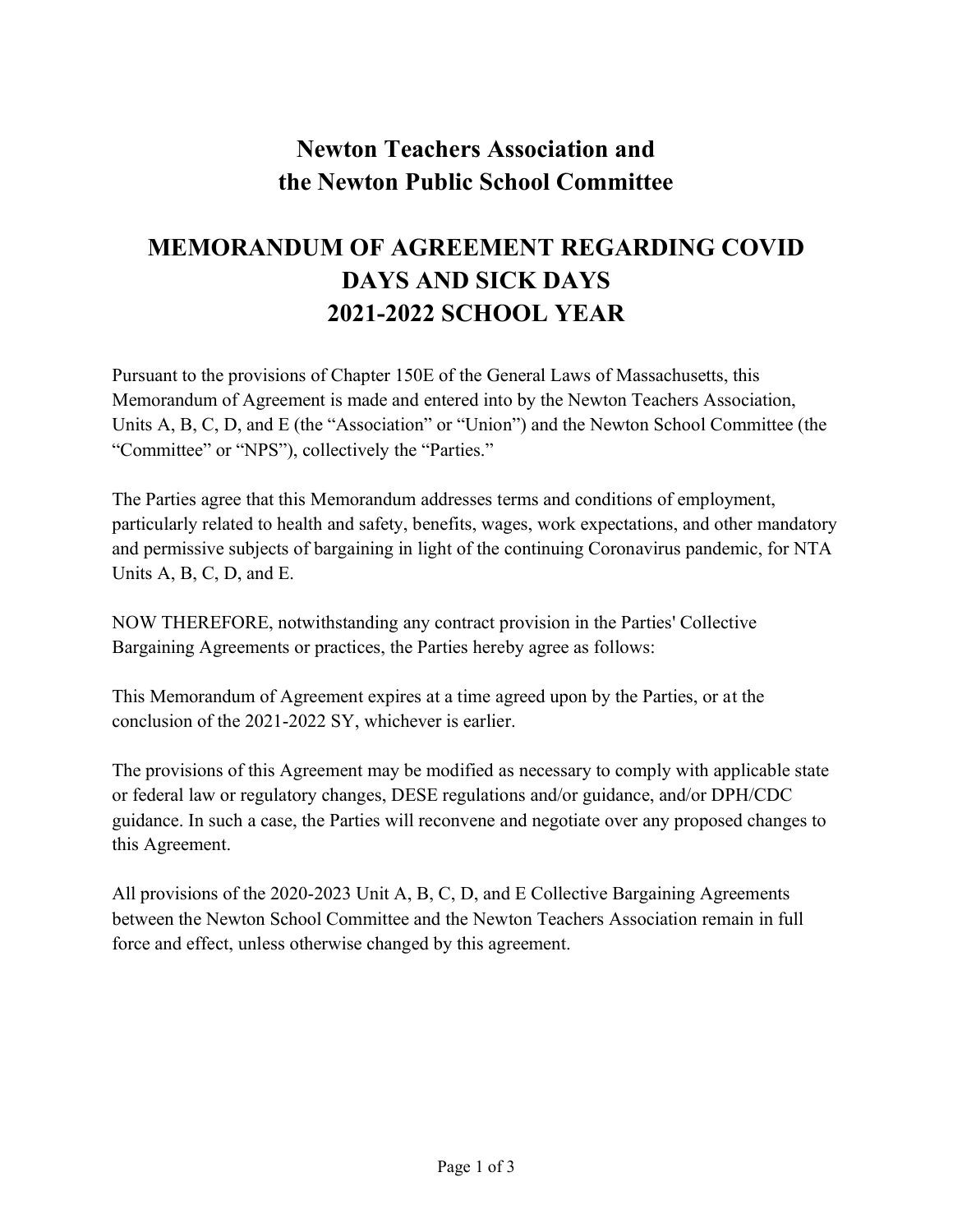- A. COVID-related Absences Newton Public Schools agrees to memorialize the following current practice regarding "COVID" days for the remainder of the school year.
	- 1. For the 2021-2022 SY, educators shall be entitled to up to 10 "COVID" work days of paid leave without the use of contractual sick leave, of which up to 10 may be used for care of a family member, under the following circumstances:
		- i. If an educator is required to self-isolate and care for themselves because they have been diagnosed with COVID-19; get a medical diagnosis, care, or treatment for COVID-19 symptoms; get or recover from a COVID-19 immunization;
		- ii. If an educator must care for a family member who needs to self-isolate due to a COVID-19 diagnosis; needs medical diagnosis, care, or treatment for COVID-19 symptoms; needs to obtain or recover from a COVID-19 immunization; or must remain home because childcare or school facilities are closed due to COVID-19;
		- iii. Or if an educator must follow a quarantine order or similar determination by a local, state, or federal public official, a health authority having jurisdiction, the employee's employer, or a health care provider; or must care for a family member due to a quarantine order or similar determination regarding the family member by a local, state, or federal public official, a health authority having jurisdiction, the family member's employer, or a health care provider.
	- 2. If an educator has the ability to work remotely based on their health, position, and home circumstances, they may be required to work remotely while they are at home (for example when under quarantine but not ill); such remote working days will not be counted as leave. Educators shall contact their building administrator or supervisor in addition to following the normal absence protocols if they need to use any of the COVID Days or if they request to work remotely during their COVID-related absence.
	- 3. NPS will not require employees to use other types of available paid leave before they use COVID-19 emergency paid sick leave or require employees to search for or find a replacement worker to cover the time the employee will miss while using COVID-19 emergency paid sick leave.
	- 4. Employees will provide necessary supporting paperwork if requested to enable NPS to seek reimbursement for COVID-related absences pursuant to An Act Providing for Massachusetts COVID-19 Emergency Paid Sick Leave.
	- 5. In the event an employee has used all of their COVID days for self or family, the employee may access their own accrued personal illness days in the circumstances outlined in paragraph 1 above.
- B. Sick Bank. For the duration of the 2021-2022 school year, modify the sick leave bank language applicable to all units as below:

## **Section 11: Sick Leave Bank**

Section A: There shall be a sick leave bank for use by eligible employees covered by this Agreement who have exhausted their own sick leave. Eligible employees are members who qualify under one of the following circumstances: a member with a